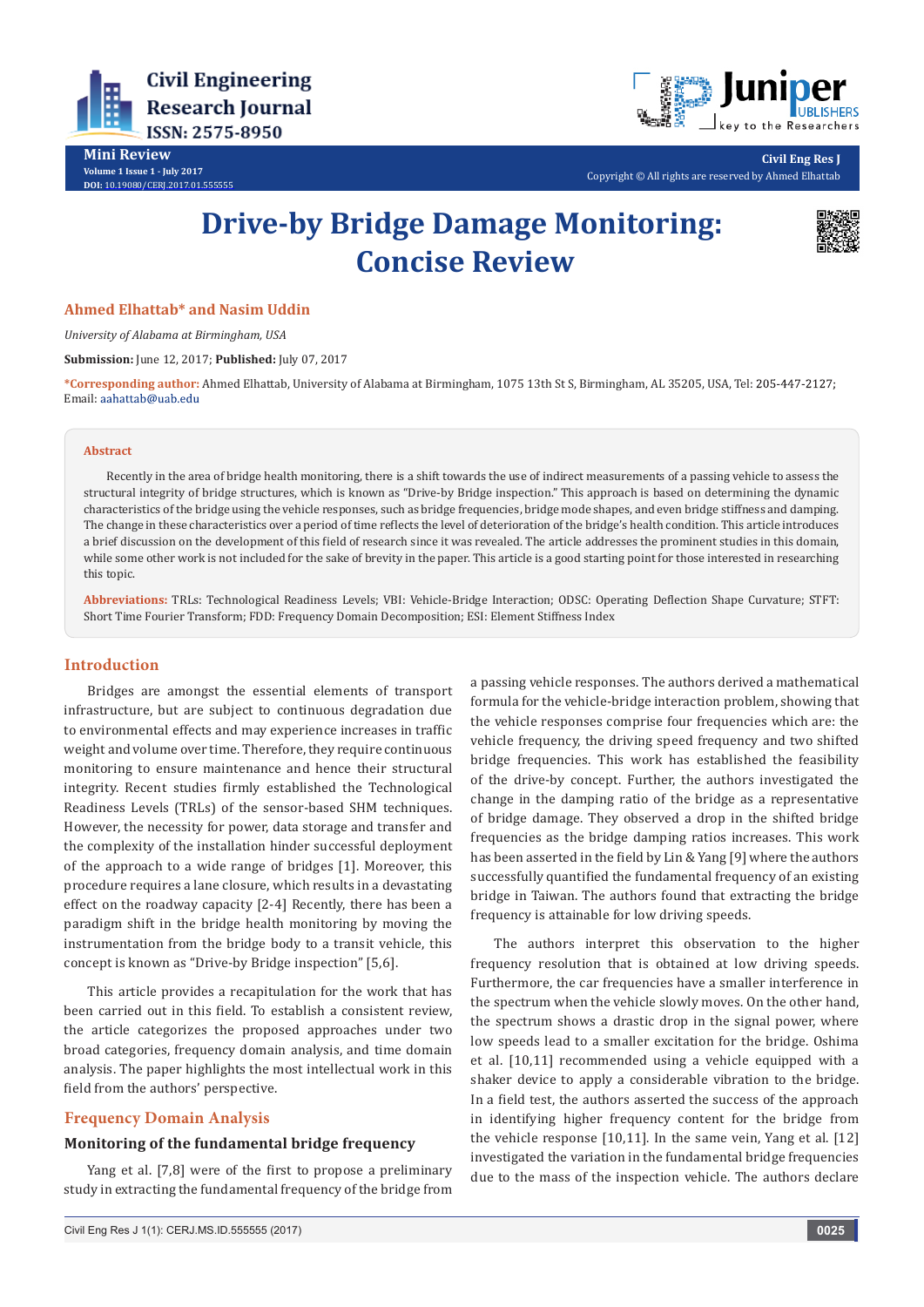that this regard it is essential, where the shift induced by the vehicle mass is of the same order as the shift caused by structural degradation.

This observation has been verified using scaled lab test and also in the field by Chang et al. [13]. In two studies made by Fujino et al. [14] and Siringoringo & Fujino [15], the authors examined identifying the bridge frequency utilizing a periodic monitoring using a light commercial vehicle. The authors tackled the parameters that affect the accuracy of the approach. Their results were similar to previous work; it is recommended to use a low speed to reduce vehicle vibration interference in the response spectrum. The authors also observed a subversive impact from the approach slab and expansion joints on the accuracy of the extracted frequency. These findings deem compelling when they compared to the effect of the roughness on the approach.

The precedent studies demonstrated the concept of extracting the bridge frequencies, indirectly, utilizing a passing vehicle responses. Kim & Kawatani [5] extended this concept to identify the change in dynamic properties of the bridge due to structural damages. They introduced this concept as "Drive-by Bridge Inspection." They employed the change in the fundamental frequency of the bridge as a measure of damage. Similar work has been carried out by Toshinami et al. [16].

McGetrick et al. [17] pointed out the importance of including the road roughness while investigating the drive-by bridge inspection concept. The authors observed a distinct drop in the acceleration spectra when damage is prevalent if the road profile is smooth. Whereas for the rough profile, the spectra did not show evidence of damage and instead the vehicle frequencies dominate the spectra. Keenahan et al. [18] solved the aforementioned dilemma by introducing the subtraction process for the acceleration signal of two consecutive axles.

Rather than directly processing the acceleration signal, the authors suggested subtracting the acceleration histories of two consecutive axles when they pass the same location (x) on the bridge. In another word, for a point located at (x) distance from the bridge start, the acceleration of the front axle when it cross that point is denoted by (af), while the acceleration of the rear axle is denoted by (ar). Subtracting (ar) from (af) is assumed to substantially reduce the effect of the road roughness on the recorded signal. The process is repeated for (n) sections to find the total subtracted signal. The subtracted signal was then processed using FFT to plot the acceleration spectrum. The results exposed a substantial removal of the roughness effect, and damage becomes evident in the spectrum.

Elhattab et al. [19,20] investigated this concept using commercialized FE program (LS-Dyna). The program comprises an explicit solver, which is different from the implicit solver that has been employed in the previous studies to simulate the Vehicle-Bridge Interaction (VBI). The explicit solver performs

convergence for each time step, therefore the solution is evolving over the time domain. This module is suitable for highly transit dynamic problems. Whereas the implicit solver seeks convergence over the whole time domain at once, this makes it more suitable for scudo-static problems. The authors simulated the VBI in the LS-Dyna, and the vehicle acceleration was processed using FFT. The authors found the same results when using the spectrum of the subtracted acceleration signal, except they discovered that damage is more evident in the spectrum in this case.

Li W et al. [21] employed an optimization scheme, the Generalized Pattern Search Algorithm (GPSA), to extract the bridge frequency from the vehicle responses. The algorithm successfully determined the fundamental bridge frequency and the bridge stiffness, even in the presence of a very high noise in the signal (SNR=5). Unfortunately, the roughness effect on the approach has not been explored.

#### **Monitoring of the bridge mode shape**

Another trend in the drive-by bridge inspection is to identify the damage using bridge mode shapes. A discontinuity in the mode shape implies a presence of damage in the vicinity of the discontinuity [22-25]. Zhang Y et al. [25] introduced a remarkable study in this field, where they utilized a specialized vehicle named the "tapping vehicle" to extract the bridge mode shape in a field-scale test. The vehicle was equipped with a shaker and was instrumented with accelerometers. The vehicle employed a particular excitation while recording the bridge response to compute the point of impedance. The authors showed that the amplitude of the spectra of the point impedance is proportional to the square of the mode shapes.

Yang Y et al. [26] coined a procedure to estimate the bridge mode shape using instantaneous amplitude of the Hilbert Transform (HT). In the absence of the road roughness, the modes were successfully extracted from the vehicle responses. The authors showed that indirect inspection has a distinct advantage over sensor base inspection, where the vehicle acts as a mobile sensor which collects information for all bridge degrees of freedom. Malekjafarian & OBrien [27] incorporated the outputonly Frequency Domain Decomposition (FDD) method with the drive-by bridge inspection to develop a new technique known as Short-Time Frequency Domain Decomposition (STFDD).

The author used the signal of two consecutive quarter cars to construct the bridge mode shape. The bridge has been divided into segments and then the local mode of each segment has been extracted using the FDD. Afterward, the local modes have been correlated to construct the global bridge mode shape. The approach has been shown to work properly at low speeds, while the road roughness effect has been resolved using a truck trailer model and the subtraction procedure of Keenahan et al. [18].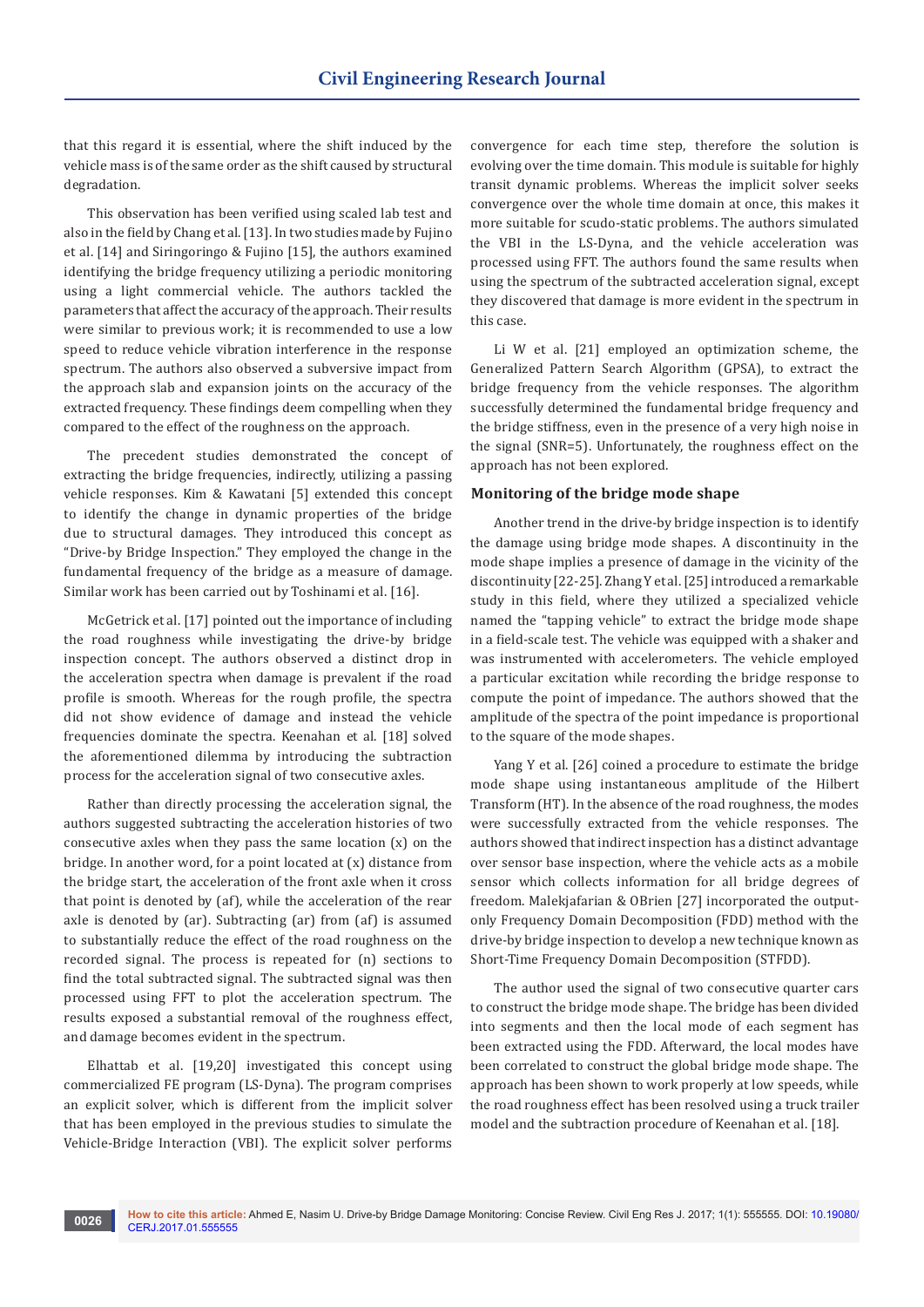# **Time Domain Analysis**

## **Bridge properties**

The precedent work utilized the fundamental frequency and dynamic parameters as a damage index for the bridge health condition. Curadelli et al. [28] introduced the damping as an alternative damage measure. The authors used wavelet transform to establish a procedure identifies the undamped frequency and damping coefficient as a function of time. They experimentally investigated the procedure by testing a reinforced concrete beam, where the damage was imposed by applying a monotonic load to the beam. It has been shown that damping ratio and the damage severity are correlated, whereas the damage increases, the calculated damping coefficient increases too. McGetrick et al. [17] used this finding to study the feasibility of using an instrumented truck to extract informationon bridge condition from changes in its damping value.

The simulation of the vehicle-bridge interaction was performed in MATLAB [17]; the vehicle was represented as a quarter cars and the damage as an increase in bridge damping. They showed that the approach works well in identifying the change in the damping ratio for smooth profiles, while for rough profiles the acceleration spectra are dominated by the vehicle excitation due to the roughness of the road. González et al. [29] build an algorithm that identifies the bridge damping ratio using the axle acceleration history of an instrumented vehicle. The algorithm searches for the damping value that minimizes the error in the back-calculated road profile under the front and rear axles of the vehicle.

The authors have harnessed the same algorithm to estimate average bridge stiffness [30]. Zhang et al. [31] utilized the "tapping vehicle" to extract the Operating Deflection Shape Curvature (ODSC) to reflect the damage severity in the bridge. The Operating Deflection Shape (ODS) is the square of the vehicle frequency obtained by transforming the acceleration to the frequency domain using Short Time Fourier Transform (STFT).While the ODSC is the square root for a normalized ODS [25]. The approach shows to detect local damages accurately considering a smooth intact profile.

#### **Bridge responses**

Kim CW et al. [32] illuminated the drive-by bridge inspection by conducting a scaled test performing three distinct levels of health monitoring using the vehicle measurements. Level I screening was investigating extracting the bridge frequency from the vehicle responses as a measure of damage. This is similar to the work discussed in Section 4.1. Alternatively, Level II developed an Auto Regression (AR) model to identify the variation in the dynamic parameters (bridge damping and bridge frequencies) of the bridge using the vehicle responses only. These two screening are considered an output-only screening, where measurements are confined to vehicle measurements

only. Level III screening utilizes synchronized measurements from the vehicle and the bridge to estimate the variation of the stiffness along the bridge.

The stiffness was updated by discretizing the bridge equation of motion into a series of equations of single degree of freedom systems. The force on each single degree of freedom equals the force induced by the vehicle, and was calculated using the vehicle responses. While the responses in the equations were the recorded bridge responses along the bridge. Knowing the force and the response, the bridge was divided into segments and the stiffness of each segment was updated over time. The change in the bridge stiffness was represented using the Element Stiffness Index (ESI) which has been coined by the authors. The ESI was calculated as the ratio between the stiffness of the bridge segments to the highest stiffness amongst all segments. These three screening have been explored using a scaled laboratory test.

The bridge was an inverted I-beam, and the damage has been represented as an increase in bridge damping, saw cuts in the beam flange and ridge cut in the beam flange. Level I screening showed similar attribute to the previous studies, where low speed is needed to identify the bridge frequency accurately. This level has been examined to detect damage as an increase in bridge damping ratio. The result shows a drop in the power of the spectrum as the damping increases, however, bridge frequency was not evident in the spectrum and the drop was in the vicinity of the vehicle frequency.

The authors examined Level II screening in detecting the variation in the bridge frequencies (the first and the second fundamental frequencies) and damping ratios due to the adopted damage models. The authors found that for the frequencies, the results are substantially biased. On the other hand, the damping showed a change in its pattern when damping increases; however, the calculated damping was subjected to appreciable error. Lastly, Level III has been investigated to localize the damage and quantify its severity. The proposed method successfully detects the damage location and provides a clue for its severity, in most cases. The proposed method showed to be insensitive to the vehicle type and the vehicle speed. Further, the approach successfully identified multiple damages on the bridge.

Miyamoto & Yabe [33,34] made a novel achievement in the drive-by bridge inspection approach. They used a public bus instrumented with accelerometers at the front axle to monitor the structural anomaly parameters of the bridge. They estimated the bridge characteristic-deflection using wave integrals obtained using Fourier Transform. The noise influence is reduced by averaging different reading for the same bridge. The results were compared to the readings of accelerometers installed on the bridge, and it showed a good match. The authors showed that damage starts to take place when the calculated characteristic-deflection exceeds specific limits.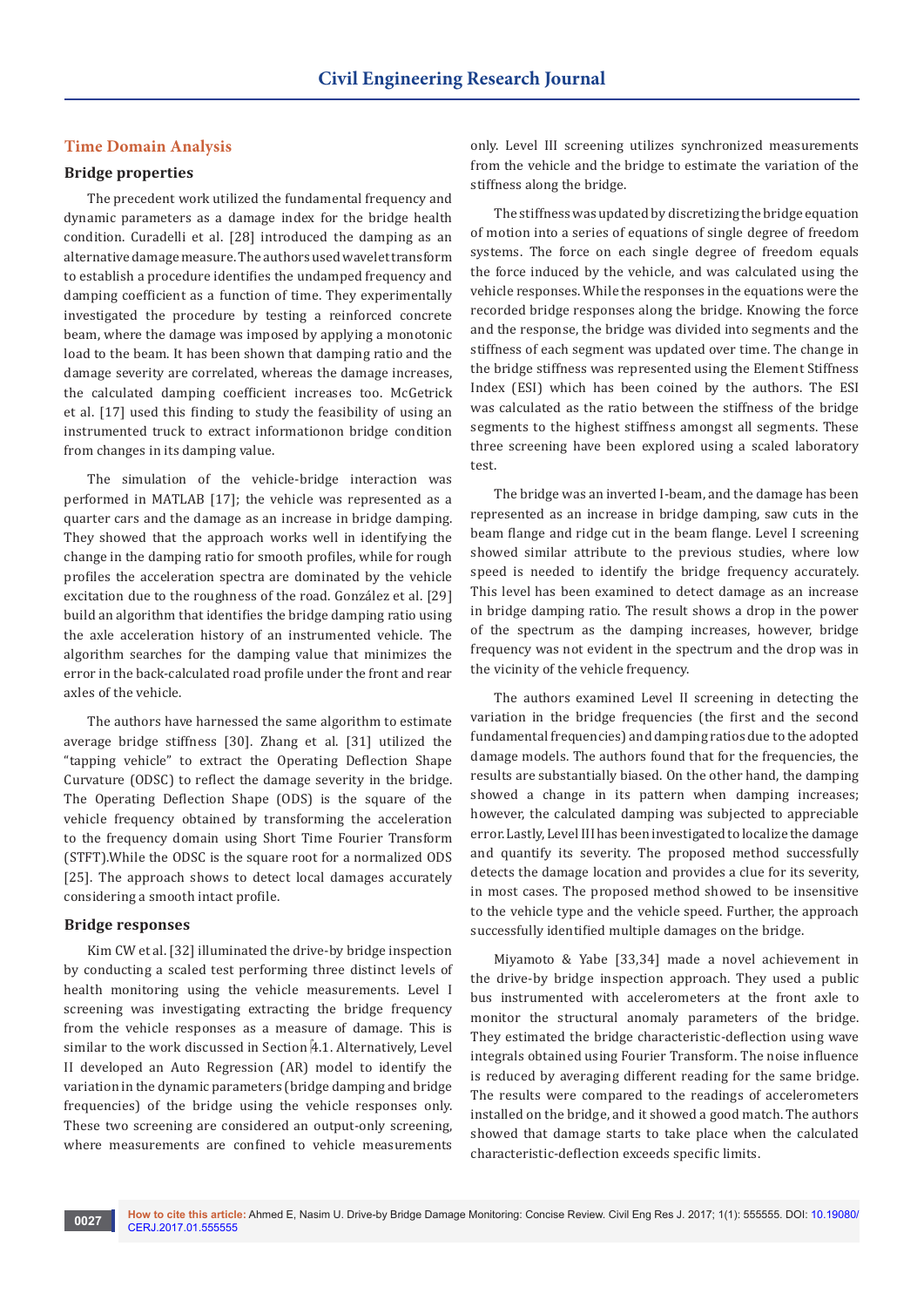Obrien & Keenahan [35] introduced a novel concept, where they monitor the variation in the bridge displacement due to structural damages using measurements from a passing vehicle. They used the Traffic Speed Deflectometer (TSD) to measure the relative displacement history between the road surface and a horizontal beam on the truck. This displacement history equals the road roughness heights plus the bridge displacement which has been denoted by the authors as the Apparent Profile "AP." If the AP of a damaged bridge is subtracted from the AP of a healthy bridge, the result will be the variation in the bridge displacement due to the existence of the damage. The approach showed to be quite sanative to small damage levels.

Elhattab et al. [36] extended OBrien & Keenahan [35] work to calculate the AP using non-specialized vehicle instead of using the TSD. The authors suggested using a vehicle instrumented with accelerometers, where the recorded acceleration is used to compute the reaction of the road on the vehicle tires for each time step. The application of these forces on the vehicle tires will mimic the excitation of the vehicle when it passed over the bridge, and though, the displacement history of the contact point will equal the road roughness heights plus the bridge displacement, or the AP. The proposed approach showed to be insensitive to signal noise and to the effect of the initial condition. However, the method is shown to be very sensitive to the wearing of the road roughness over time. The authors suggest that the current profile model is vague noisy and inappropriate to represent the roughness effect for the drive-by bridge inspection studies, and recommended revisiting it.

## **Conclusion**

The review presents a concise for the most remarkable studies in the drive-by bridge inspection field, which is a good start for those interested in researching this topic. The early work in this domain investigated the feasibility of quantifying the bridge natural frequency from passing vehicle responses. The results reveal the success of determining the fundamental frequency, but only for low speeds. On the other hand, frequency changes due to structural damages tend to be small to reflect the structural health condition of the bridge. From another perspective, the mass of the inspection truck drives a significant shift in the frequency of the bridge, so that the effect of structural damages on the bridge frequency is completely masked because of the impact of this mass.

Another obstacle to this approach has been found, namely, the roughness of the road. Studies have indicated that the roughness of the road excites the vehicle more than the bridge does. Therefore, in the presence of the road roughness in the VBI problem, the vehicle responses overwhelm the acceleration spectrum, whilst fading the bridge frequency. One of the proposed solutions for this particular problem is to subtract the signal of two consecutive axles to substantially remove the road roughness effect on the recorded signal. While the

authors herein recommend that it is imperative to re-visit the used roughness model and its plausibility to drive-by bridge inspection application, where it has been developed mainly as a measure of the quality of the roughness of the road, not to mimic the vehicle excitation on the road.

Another group of authors has utilized the mode shapes as a frequency based damage monitoring technique. Damage is remarked as a discontinuity in the bridge mode shape. Similarly, the proposed approaches require low speed to construct the mode shapes properly. Some authors recommended using a specialized inspection truck to stimulate targeted bridge modes. Other authors pointed out to the positive effect for the ongoing traffic on the extracted mode.

In another vein, some studies investigated monitoring the dynamic bridge parameters in the time domain. The most prominent work in this field is the work of Kim CW et al. [32], where they studied both the time and the frequency based approaches. The proposed drive-by method successfully employed the vehicle measurements to tackle the damage; however, the estimated dynamic parameters of the bridge were subjected to an appreciable error. In contrast, when the vehicle and bridge measurements are fused, damages are precisely estimated. This approach worked for single and multiple damages along the bridge. Other studies investigated the average bridge stiffness, bridge damping, and bridge displacement as damage indices. However, regardless the potential of the proposed methods, further studies are needed to shift them from status quo to field-scale testing.

#### **Acknowledgement**

The authors wish to express their gratitude for the financial support received from the National Science of Foundation (NSF-CNS-1645863). Any opinions, findings, and conclusions or recommendations expressed in this publication are those of the authors and do not necessarily reflect the view of the sponsors.

#### **References**

- 1. [Malekjafarian A, McGetrick PJ, OBrien EJ \(2015\) A review of indirect](http://pure.qub.ac.uk/portal/files/17173736/286139.pdf)  [bridge monitoring using passing vehicles. Shock and Vibration 2015:](http://pure.qub.ac.uk/portal/files/17173736/286139.pdf)  [286139.](http://pure.qub.ac.uk/portal/files/17173736/286139.pdf)
- 2. Ramadan O, Sisiopiku V (2016) Impact of Bottleneck Merge Control Strategies on Freeway Level of Service. Transportation Research Procedia 15: 583-593.
- 3. [Ramadan OE, Sisiopiku VP \(2015\) Bottleneck Merge Control Strategies](http://www.scirp.org/journal/PaperInformation.aspx?PaperID=62139)  [for Work Zones: Available Options and Current Practices. Open Journal](http://www.scirp.org/journal/PaperInformation.aspx?PaperID=62139)  [of Civil Engineering 5\(4\): 428-436.](http://www.scirp.org/journal/PaperInformation.aspx?PaperID=62139)
- 4. [Ramadan OE, Sisiopiku VP \(2016\) Evaluation of merge control](http://www.scirp.org/journal/PaperInformation.aspx?PaperID=65555)  [strategies at interstate work zones under peak and off-peak traffic](http://www.scirp.org/journal/PaperInformation.aspx?PaperID=65555)  [conditions. Journal of transportation technologies 6\(03\): 118-130.](http://www.scirp.org/journal/PaperInformation.aspx?PaperID=65555)
- 5. [Kim CW, Kawatani M \(2009\) Challenge for a drive-by bridge inspection.](https://www.tib.eu/en/search/id/BLCP%3ACN077348233/Challenge-for-a-drive-by-bridge-inspection/)  [Osaka, Japan.](https://www.tib.eu/en/search/id/BLCP%3ACN077348233/Challenge-for-a-drive-by-bridge-inspection/)
- 6. [Kim CW, Isemoto R, Toshinami T, Kawatani M, McGetrick PJ, et al.](http://pure.qub.ac.uk/portal/en/publications/experimental-investigation-of-driveby-bridge-inspection(22fc8c36-898e-4b4c-acc3-681adb544340)/export.html)  [\(2011\) Experimental investigation of drive-by bridge inspection.](http://pure.qub.ac.uk/portal/en/publications/experimental-investigation-of-driveby-bridge-inspection(22fc8c36-898e-4b4c-acc3-681adb544340)/export.html)  [Cancun, Mexico.](http://pure.qub.ac.uk/portal/en/publications/experimental-investigation-of-driveby-bridge-inspection(22fc8c36-898e-4b4c-acc3-681adb544340)/export.html)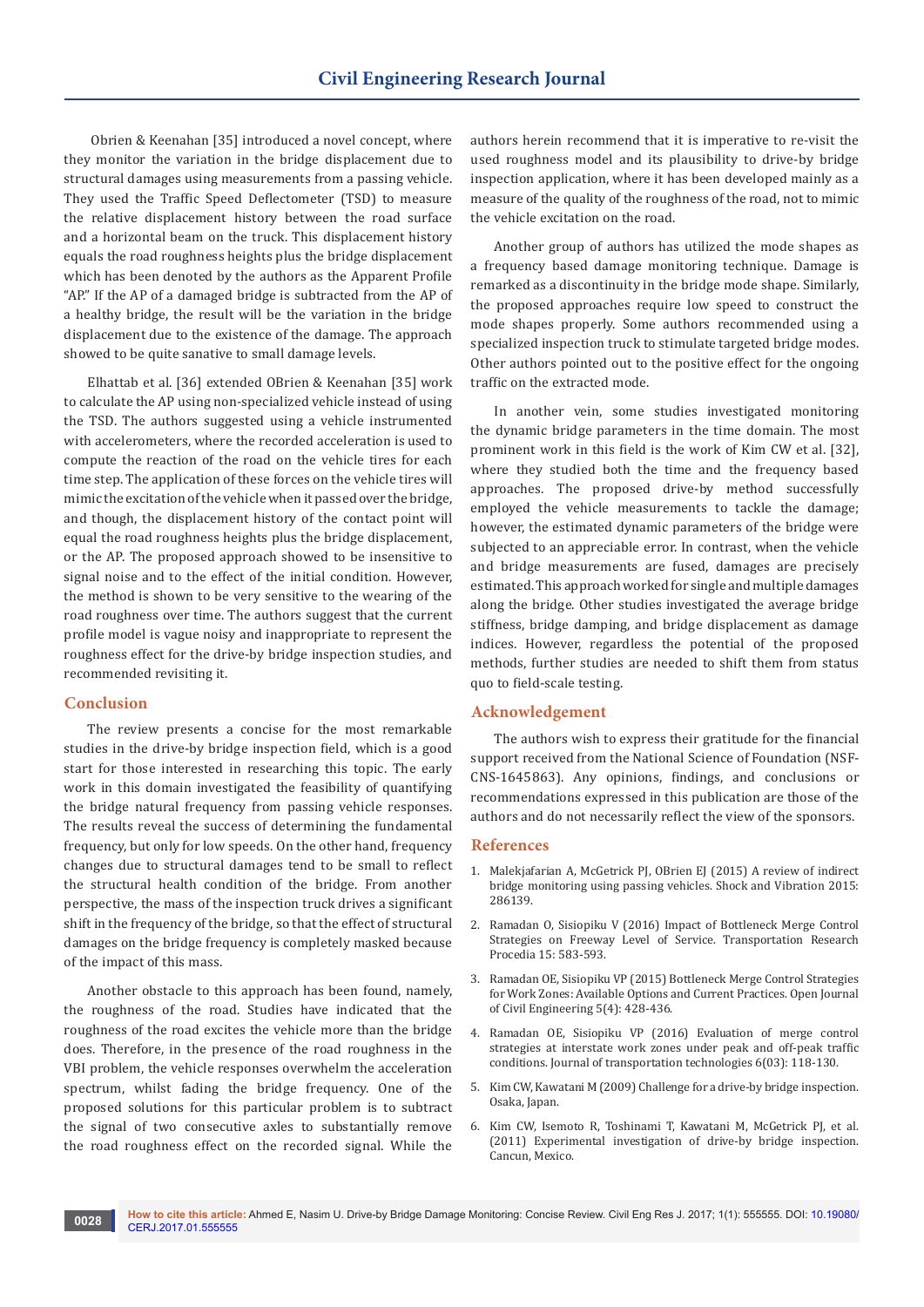- 7. [Yang Y, Lin C \(2005\) Vehicle-bridge interaction dynamics and potential](http://adsabs.harvard.edu/abs/2005JSV...284..205Y)  [applications. Journal of sound and vibration 284\(1\): 205-226.](http://adsabs.harvard.edu/abs/2005JSV...284..205Y)
- 8. Yang YB, Lin C, Yau J (2004) Extracting bridge frequencies from the dynamic response of a passing vehicle. Journal of Sound and Vibration 272(3): 471-493.
- 9. Lin C, Yang Y (2005) Use of a passing vehicle to scan the fundamental bridge frequencies: An experimental verification. Engineering Structures 27(13): 1865-1878.
- 10. [Oshima Y, Yamaguchi T, Kobayashi Y, Sugiura K \(2008\) Eigenfrequency](http://www.crcnetbase.com/doi/pdfplus/10.1201/9781439828434.ch376)  [estimation for bridges using the response of a passing vehicle with](http://www.crcnetbase.com/doi/pdfplus/10.1201/9781439828434.ch376)  [excitation system. doi.org/10.1201/9781439828434.ch376.](http://www.crcnetbase.com/doi/pdfplus/10.1201/9781439828434.ch376)
- 11. [Oshima Y, Yamamoto K, Sugiura K, Yamaguchi T \(2009\) Estimation of](https://www.tib.eu/en/search/id/BLCP%3ACN077348268/Estimation-of-bridge-eigenfrequencies-based-on/)  [bridge eigenfrequencies based on vehicle responses using ICA. Osaka,](https://www.tib.eu/en/search/id/BLCP%3ACN077348268/Estimation-of-bridge-eigenfrequencies-based-on/)  [Japan.](https://www.tib.eu/en/search/id/BLCP%3ACN077348268/Estimation-of-bridge-eigenfrequencies-based-on/)
- 12. [Yang Y, Cheng M, Chang K \(2013\) Frequency variation in vehicle–bridge](http://www.worldscientific.com/doi/abs/10.1142/S0219455413500193)  [interaction systems. Int J Str Stability Dyn 13\(02\): 1350019.](http://www.worldscientific.com/doi/abs/10.1142/S0219455413500193)
- 13. [Chang K, Kim C, Borjigin S \(2014\) Variability in bridge frequency](http://www.koreascience.or.kr/article/ArticleFullRecord.jsp?cn=KJKHFZ_2014_v13n5_755)  [induced by a parked vehicle. Smart Structures and Systems 13\(5\):](http://www.koreascience.or.kr/article/ArticleFullRecord.jsp?cn=KJKHFZ_2014_v13n5_755)  [755-773.](http://www.koreascience.or.kr/article/ArticleFullRecord.jsp?cn=KJKHFZ_2014_v13n5_755)
- 14. [Fujino Y, Kitagawa K, Furukawa T, Ishii H \(2005\) Development of](http://spie.org/Publications/Proceedings/Paper/10.1117/12.601727)  [vehicle intelligent monitoring system \(VIMS\). SPIE Proceedings p.](http://spie.org/Publications/Proceedings/Paper/10.1117/12.601727)  [5765.](http://spie.org/Publications/Proceedings/Paper/10.1117/12.601727)
- 15. [Siringoringo DM, Fujino Y \(2012\) Estimating bridge fundamental](http://journals.sagepub.com/doi/abs/10.1260/1369-4332.15.3.417?journalCode=asea)  [frequency from vibration response of instrumented passing vehicle:](http://journals.sagepub.com/doi/abs/10.1260/1369-4332.15.3.417?journalCode=asea)  [Analytical and experimental study. Advances in Structural Engineering](http://journals.sagepub.com/doi/abs/10.1260/1369-4332.15.3.417?journalCode=asea)  [15\(3\): 417-433.](http://journals.sagepub.com/doi/abs/10.1260/1369-4332.15.3.417?journalCode=asea)
- 16. [Toshinami T, Kawatani M, Kim C \(2010\) Feasibility investigation for](http://www.crcnetbase.com/doi/abs/10.1201/b10430-42/)  [identifying bridge's fundamental frequencies from vehicle vibrations.](http://www.crcnetbase.com/doi/abs/10.1201/b10430-42/)  [CRC Press, Boca Raton, Florida, USA.](http://www.crcnetbase.com/doi/abs/10.1201/b10430-42/)
- 17. [McGetrick PJ, González A, OBrien EJ \(2009\) Theoretical investigation](http://researchrepository.ucd.ie/bitstream/handle/10197/2552/Theoretical.pdf?sequence=1.pdf)  [of the use of a moving vehicle to identify bridge dynamic parameters.](http://researchrepository.ucd.ie/bitstream/handle/10197/2552/Theoretical.pdf?sequence=1.pdf)  [Insight-Non-Destructive Testing and Condition Monitoring 51\(8\): 433-](http://researchrepository.ucd.ie/bitstream/handle/10197/2552/Theoretical.pdf?sequence=1.pdf) [438.](http://researchrepository.ucd.ie/bitstream/handle/10197/2552/Theoretical.pdf?sequence=1.pdf)
- 18. [Keenahan J, OBrien EJ, McGetrick PJ, González A \(2013\) The use of](http://pure.qub.ac.uk/portal/files/17180760/20140224_The_use_of_a_dynamic_truck_trailer_drive_by_system_to_monitor_bridge_damping.pdf)  [a dynamic truck-trailer drive-by system to monitor bridge damping.](http://pure.qub.ac.uk/portal/files/17180760/20140224_The_use_of_a_dynamic_truck_trailer_drive_by_system_to_monitor_bridge_damping.pdf)  [Structural Health Monitoring 13\(2\): 143-157.](http://pure.qub.ac.uk/portal/files/17180760/20140224_The_use_of_a_dynamic_truck_trailer_drive_by_system_to_monitor_bridge_damping.pdf)
- 19. El-hattab A, Uddin N, Obrien E (2015) Drive-by bridge damage detection using apparent profile. First International Conference on Advances in Civil Infrastructure and Construction Materials 2015: 33- 45.
- 20. [ElHattab A, Uddin N, OBrien E \(2017\) Drive-by bridge damage detection](http://content.iospress.com/articles/bridge-structures/brs106)  [using non-specialized instrumented vehicle. Bridge Structures 12\(3-](http://content.iospress.com/articles/bridge-structures/brs106) [4\): 73-84.](http://content.iospress.com/articles/bridge-structures/brs106)
- 21. Li W, Jiang Z, Wang T, Zhu H (2014) Optimization method based on Generalized Pattern Search Algorithm to identify bridge parameters indirectly by a passing vehicle. Journal of Sound and Vibration 333(2): 364-380.
- 22. [Pandey A, Biswas M, Samman M \(1991\) Damage detection from](http://adsabs.harvard.edu/abs/1991JSV...145..321P)  [changes in curvature mode shapes. Journal of sound and vibration](http://adsabs.harvard.edu/abs/1991JSV...145..321P)  [145\(2\): 321-332.](http://adsabs.harvard.edu/abs/1991JSV...145..321P)
- 23. [Zhu X, Law S \(2006\) Wavelet-based crack identification of bridge](http://ira.lib.polyu.edu.hk/handle/10397/22255?mode=simple)  [beam from operational deflection time history. International Journal of](http://ira.lib.polyu.edu.hk/handle/10397/22255?mode=simple)  [Solids and Structures 43\(7\): 2299-22317.](http://ira.lib.polyu.edu.hk/handle/10397/22255?mode=simple)
- 24. Arora V, Singh S, Kundra T (2009) Damped model updating using complex updating parameters. Journal of Sound and Vibration 320(1): 438-451.
- 25. [Zhang Y, Wang L, Xiang Z \(2012\) Damage detection by mode shape](http://adsabs.harvard.edu/abs/2012JSV...331..291Z)  [squares extracted from a passing vehicle. Journal of Sound and](http://adsabs.harvard.edu/abs/2012JSV...331..291Z)  [Vibration 331\(2\): 291-307.](http://adsabs.harvard.edu/abs/2012JSV...331..291Z)
- 26. [Yang Y, Li Y, Chang K \(2014\) Constructing the mode shapes of a bridge](http://koreascience.or.kr/article/ArticleFullRecord.jsp?cn=KJKHFZ_2014_v13n5_797)  [from a passing vehicle: a theoretical study. Smart Structures and](http://koreascience.or.kr/article/ArticleFullRecord.jsp?cn=KJKHFZ_2014_v13n5_797)  [Systems 13\(5\): 797-819.](http://koreascience.or.kr/article/ArticleFullRecord.jsp?cn=KJKHFZ_2014_v13n5_797)
- 27. [Malekjafarian A, OBrien EJ \(2014\) Identification of bridge mode shapes](http://researchrepository.ucd.ie/handle/10197/6931)  [using short time frequency domain decomposition of the responses](http://researchrepository.ucd.ie/handle/10197/6931)  [measured in a passing vehicle. Engineering Structures 81: 386-397.](http://researchrepository.ucd.ie/handle/10197/6931)
- 28. Curadelli R, Riera J, Ambrosini D, Amani M (2008) Damage detection by means of structural damping identification. Engineering Structures 30(12): 3497-3504.
- 29. [González A, OBrien EJ, McGetrick PJ \(2012\) Identification of damping](http://irserver.ucd.ie/bitstream/handle/10197/4861/J63%20-%20rep%20vers.pdf?sequence=2)  [in a bridge using a moving instrumented vehicle. Journal of Sound and](http://irserver.ucd.ie/bitstream/handle/10197/4861/J63%20-%20rep%20vers.pdf?sequence=2)  [Vibration 331\(18\): 4115-4 31.](http://irserver.ucd.ie/bitstream/handle/10197/4861/J63%20-%20rep%20vers.pdf?sequence=2)
- 30. [González A, OBrien EJ, McGetrick PJ \(2010\) Detection of bridge dynamic](http://pure.qub.ac.uk/portal/files/17181769/20100505_5WCSCM_paper.pdf)  parameters using an instrumented vehicle. 5<sup>th</sup> World Conference on [Structural Control and Monitoring, Tokyo, Japan.](http://pure.qub.ac.uk/portal/files/17181769/20100505_5WCSCM_paper.pdf)
- 31. Zhang Y, Lie ST, Xiang Z (2013) Damage detection method based on operating deflection shape curvature extracted from dynamic response of a passing vehicle. Mechanical Systems and Signal Processing 35(1): 238-254.
- 32. [Kim CW, Isemoto R, McGetrick P, Kawatani M, O'Brien EJ \(2014\) Drive](http://pure.qub.ac.uk/portal/files/17180792/20130801_SSS_manuscript.pdf)[by bridge inspection from three different approaches Smart Structures](http://pure.qub.ac.uk/portal/files/17180792/20130801_SSS_manuscript.pdf)  [and Systems 13\(5\): 775-796.](http://pure.qub.ac.uk/portal/files/17180792/20130801_SSS_manuscript.pdf)
- 33. [Miyamoto A, Yabe A \(2011\) Bridge condition assessment based](http://iopscience.iop.org/article/10.1088/1742-6596/305/1/012103/pdf)  [on vibration responses of passenger vehicle. Journal of Physics:](http://iopscience.iop.org/article/10.1088/1742-6596/305/1/012103/pdf)  [Conference Series 305 \(2011\): 012103.](http://iopscience.iop.org/article/10.1088/1742-6596/305/1/012103/pdf)
- 34. [Miyamoto A, Yabe A \(2012\) Development of practical health monitoring](https://link.springer.com/article/10.1007/s13349-012-0017-0)  [system for short-and medium-span bridges based on vibration](https://link.springer.com/article/10.1007/s13349-012-0017-0)  [responses of city bus. Journal of Civil Structural Health Monitoring](https://link.springer.com/article/10.1007/s13349-012-0017-0)  [2\(1\): 47-63.](https://link.springer.com/article/10.1007/s13349-012-0017-0)
- 35. OBrien EJ, Keenahan J (2015) Drive-by damage detection in bridges using the apparent profile. Structural Control and Health Monitoring 22(5): 813-825.
- 36. [Elhattab A, Uddin N, OBrien E \(2016\) Drive-by bridge damage](https://link.springer.com/article/10.1007/s13349-016-0203-6)  [monitoring using Bridge Displacement Profile Difference. Journal of](https://link.springer.com/article/10.1007/s13349-016-0203-6)  [Civil Structural Health Monitoring 6\(5\): 839-850.](https://link.springer.com/article/10.1007/s13349-016-0203-6)